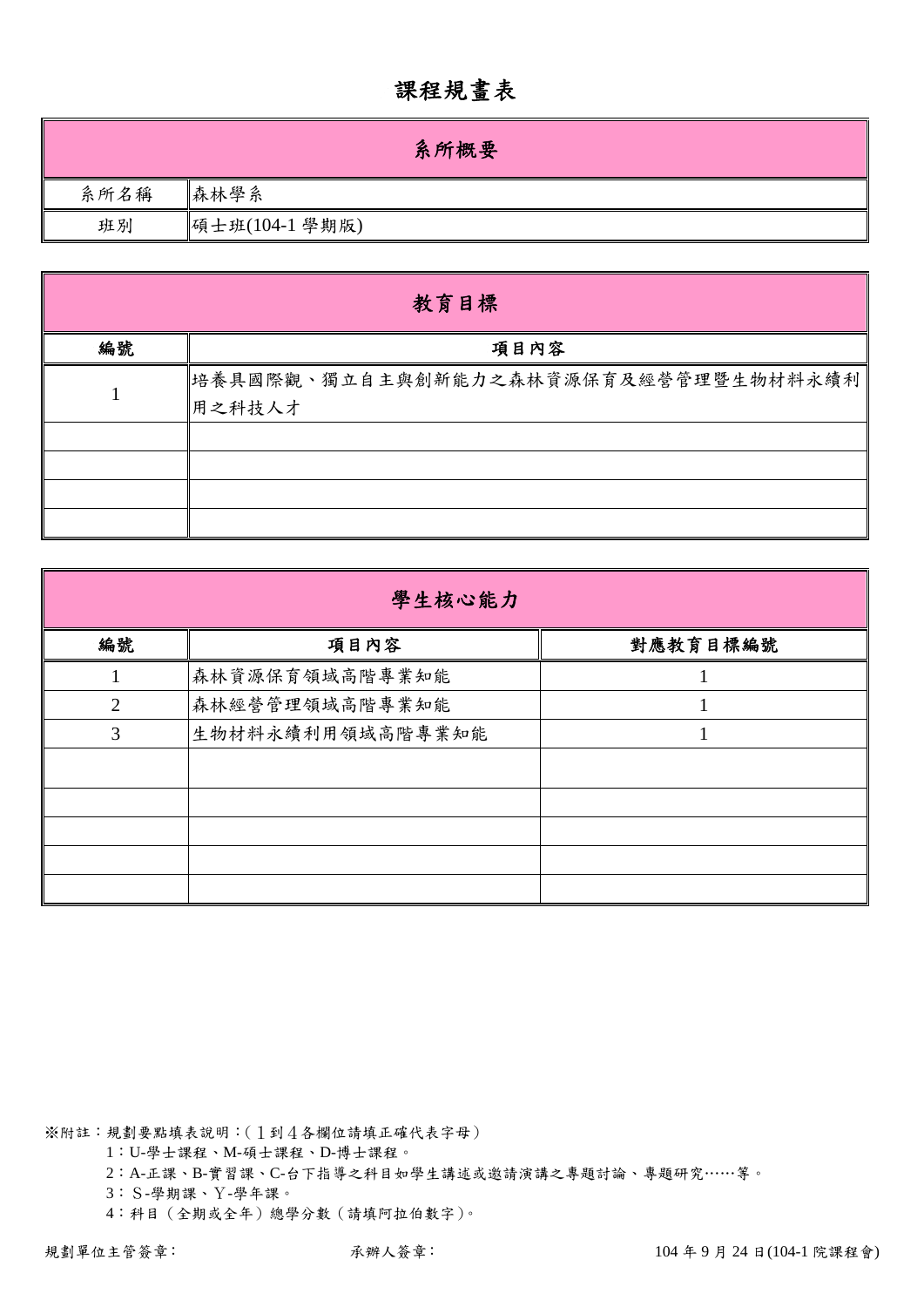## 課程規畫表

| 中文課程名稱               |        | 英文課程名稱                                                     |              | 規劃要點(附註)       |             |                | 對應核心能 建議修               |              | 開課單位 |    |
|----------------------|--------|------------------------------------------------------------|--------------|----------------|-------------|----------------|-------------------------|--------------|------|----|
|                      |        |                                                            | $\mathbf{1}$ | $\overline{2}$ | 3           | $\overline{4}$ | 力編號                     | 課年級          |      | 備註 |
|                      |        | 院核心課程(若無免填,請加註必修、選修)                                       |              |                |             |                |                         |              |      |    |
|                      |        |                                                            |              |                |             |                |                         |              |      |    |
| 必修課程                 |        |                                                            |              |                |             |                |                         |              |      |    |
| 碩士論文                 | Thesis |                                                            | M            | $\mathsf{C}$   | $\mathbf Y$ | 6              | $1-30,2-20$<br>$3 - 50$ |              | 森林系  |    |
| 森林經營與管<br>理專題(一)     |        | Seminar in Forest<br>Management and<br>Administration (I)  | M            | $\mathsf{C}$   | Y           | $\overline{2}$ | $2 - 100$               | 1            | 森林系  |    |
| 森林生物與保<br>育專題(一)     |        | Seminar in Forest Biology<br>and Conservation (I)          | M            | $\mathsf{C}$   | Y           | $\overline{2}$ | $1 - 100$               | 1            | 森林系  |    |
| 林產物性專題<br>$(-)$      | (I)    | Seminar in Physical<br><b>Aspects of Forest Products</b>   | M            | $\mathsf{C}$   | Y           | $\overline{2}$ | $3 - 100$               | 1            | 森林系  |    |
| 林產化性專題<br>$(-)$      | (I)    | Seminar in Chemical<br><b>Aspects of Forest Products</b>   | M            | $\mathsf{C}$   | Y           | $\overline{2}$ | $3 - 100$               | $\mathbf{1}$ | 森林系  |    |
| 森林經營與管<br>理專題(二)     |        | Seminar in Forest<br>Management and<br>Administration (II) | M            | $\mathsf{C}$   | Y           | $\overline{2}$ | $2 - 100$               | 2            | 森林系  |    |
| 森林生物與保<br>育專題(二)     |        | Seminar in Forest Biology<br>and Conservation (II)         | M            | $\mathsf{C}$   | Y           | $\overline{2}$ | $1 - 100$               | 2            | 森林系  |    |
| 林產物性專題<br>$($ = $)$  | (II)   | Seminar in Physical<br>Aspects of Forest Products M        |              | $\mathcal{C}$  | Y           | $\overline{2}$ | $3 - 100$               | 2            | 森林系  |    |
| 林產化性專題<br>$(\equiv)$ | (II)   | Seminar in Chemical<br><b>Aspects of Forest Products</b>   | M            | $\mathsf{C}$   | $\mathbf Y$ | $\overline{2}$ | $3 - 100$               | 2            | 森林系  |    |

※附註:規劃要點填表說明:(1到4各欄位請填正確代表字母)

1:U-學士課程、M-碩士課程、D-博士課程。

2:A-正課、B-實習課、C-台下指導之科目如學生講述或邀請演講之專題討論、專題研究……等。

3:S-學期課、Y-學年課。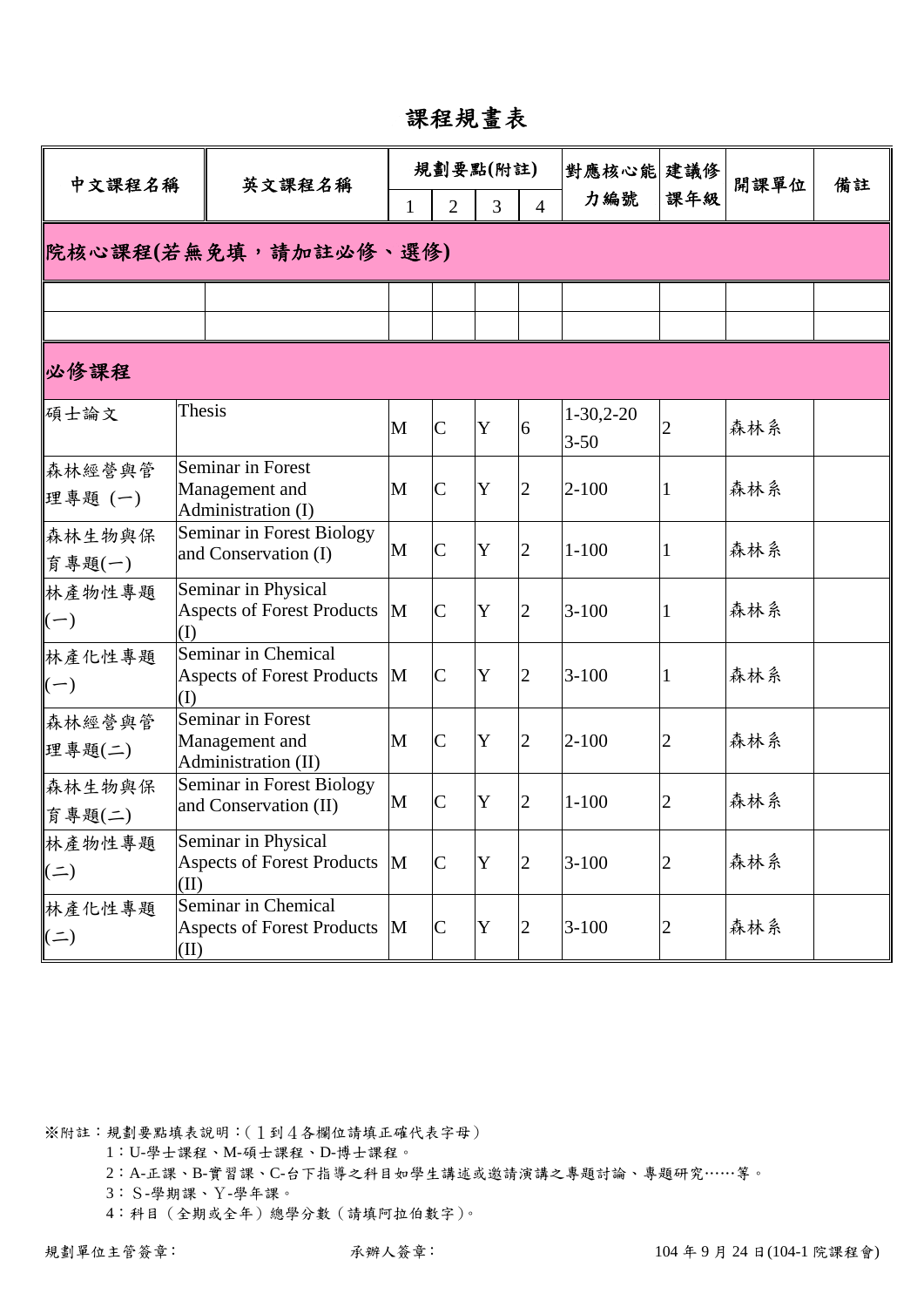課程規畫表

|                   | 英文課程名稱                                                                |              |   | 規劃要點(附註)       |   |                | 對應核心能                   | 建議             | 開課單 | 備註              |
|-------------------|-----------------------------------------------------------------------|--------------|---|----------------|---|----------------|-------------------------|----------------|-----|-----------------|
| 中文課程名稱            |                                                                       |              | 1 | $\overline{2}$ | 3 | $\overline{4}$ | 力編號                     | 修課<br>年級       | 位   |                 |
| 選修課程              |                                                                       |              |   |                |   |                |                         |                |     |                 |
| 森林集水區經營特論         | Special Topic in Forest<br><b>Watershed Management</b>                | M            |   | $\mathbf{A}$   | S | 3              | $1 - 100$               | $\mathbf{1}$   | 森林系 | $102 - 2$<br>新開 |
| 數據分析與統計應用         | Data Analysis and Statistical<br><b>Applications</b>                  | M            |   | $\mathbf{A}$   | S | 3              | $1-35,2-35$<br>$3 - 30$ | $\mathbf{1}$   | 森林系 | $102 - 2$<br>新開 |
| 榕果生物學             | Biology of Fig and its<br><b>Associated Animals</b>                   | M            |   | $\mathbf{A}$   | S | 3              | $1 - 100$               | $\mathbf{1}$   | 森林系 | $100 - 2$<br>新開 |
| 製漿造紙學特論           | Special Topics in Pulping and<br>Papermaking                          | M            |   | $\mathbf{A}$   | S | 3              | $3 - 100$               | $\overline{2}$ | 森林系 | 100-2<br>更名     |
| 生態氣候學與復育生<br>態學特論 | Special Topics on<br>Ecoclimatology and<br><b>Restoration Ecology</b> | M            |   | $\mathbf{A}$   | S | $\overline{2}$ | $1 - 100$               | $\mathbf{1}$   | 森林系 | $99-1$<br>新開    |
| 天然資源評估法           | <b>Natural Resources</b><br>Assessment                                | M            |   | $\mathbf{A}$   | S | 3              | $2 - 100$               | $\mathbf{1}$   | 森林系 |                 |
| 高等遙測影像分析          | <b>Advanced Digital Image</b><br>Analysis                             | M            |   | $\mathbf{A}$   | S | 3              | $2 - 100$               | $\overline{2}$ | 森林系 |                 |
| 林木生長收穫學特論         | Special Topics in Growth and<br>Yield                                 | M            |   | $\mathbf{A}$   | S | 3              | $2 - 100$               | $\mathbf{1}$   | 森林系 |                 |
| 資源多變量分析           | <b>Resources Multivariate</b><br>Analysis                             | M            |   | $\mathbf{A}$   | S | 3              | $2 - 100$               | $\overline{2}$ | 森林系 |                 |
| 數位遙測影像分析          | <b>Digital Remote Sensing</b><br><b>Imagery Analysis</b>              | M            |   | $\mathbf{A}$   | S | 3              | $2 - 100$               | $\mathbf{1}$   | 森林系 |                 |
| 高等數位地圖學           | <b>Advanced Digital</b><br>Cartography                                | M            |   | $\mathbf{A}$   | S | 3              | $2 - 100$               | $\overline{2}$ | 森林系 |                 |
| 森林經理學研究法          | <b>Research Methods of Forest</b><br>Management                       | M            |   | $\mathbf{A}$   | S | $\overline{2}$ | $2 - 100$               | $\mathbf{1}$   | 森林系 |                 |
| 地理資訊系統            | Geographic Information<br>System                                      | M            |   | A              | S | 3              | $2 - 100$               | 1              | 森林系 |                 |
| 數位資源資訊系統          | <b>Digital Resources Information</b><br>System                        | M            |   | $\mathbf{A}$   | S | 3              | $2 - 100$               | $\mathbf{1}$   | 森林系 |                 |
| 高等森林測計學           | <b>Advanced Forest Measuration</b>                                    | $\mathbf{M}$ |   | $\mathbf{A}$   | S | 3              | $2 - 100$               | $\overline{2}$ | 森林系 |                 |
| 林業經濟學特論           | <b>Special Topics in Forestry</b><br>Economics                        | M            |   | A              | S | 3              | $2 - 100$               | $\mathbf{1}$   | 森林系 |                 |
| 林業政策及法規研究<br>法    | <b>Research Methods in Forest</b><br>Policy and Law                   | M            |   | $\mathbf{A}$   | S | 3              | $2 - 100$               | 1              | 森林系 |                 |
| 數量森林經營學           | Quantitative Approaches to<br><b>Forest Management</b>                | M            |   | $\mathbf{A}$   | S | 3              | $2 - 100$               | $\mathbf{1}$   | 森林系 |                 |
| 資源遙感探測            | <b>Remote Sensing of Natural</b><br>Resources                         | M            |   | $\mathbf{A}$   | S | 3              | $2 - 100$               | $\mathbf{1}$   | 森林系 |                 |

1:U-學士課程、M-碩士課程、D-博士課程。

2:A-正課、B-實習課、C-台下指導之科目如學生講述或邀請演講之專題討論、專題研究……等。

3:S-學期課、Y-學年課。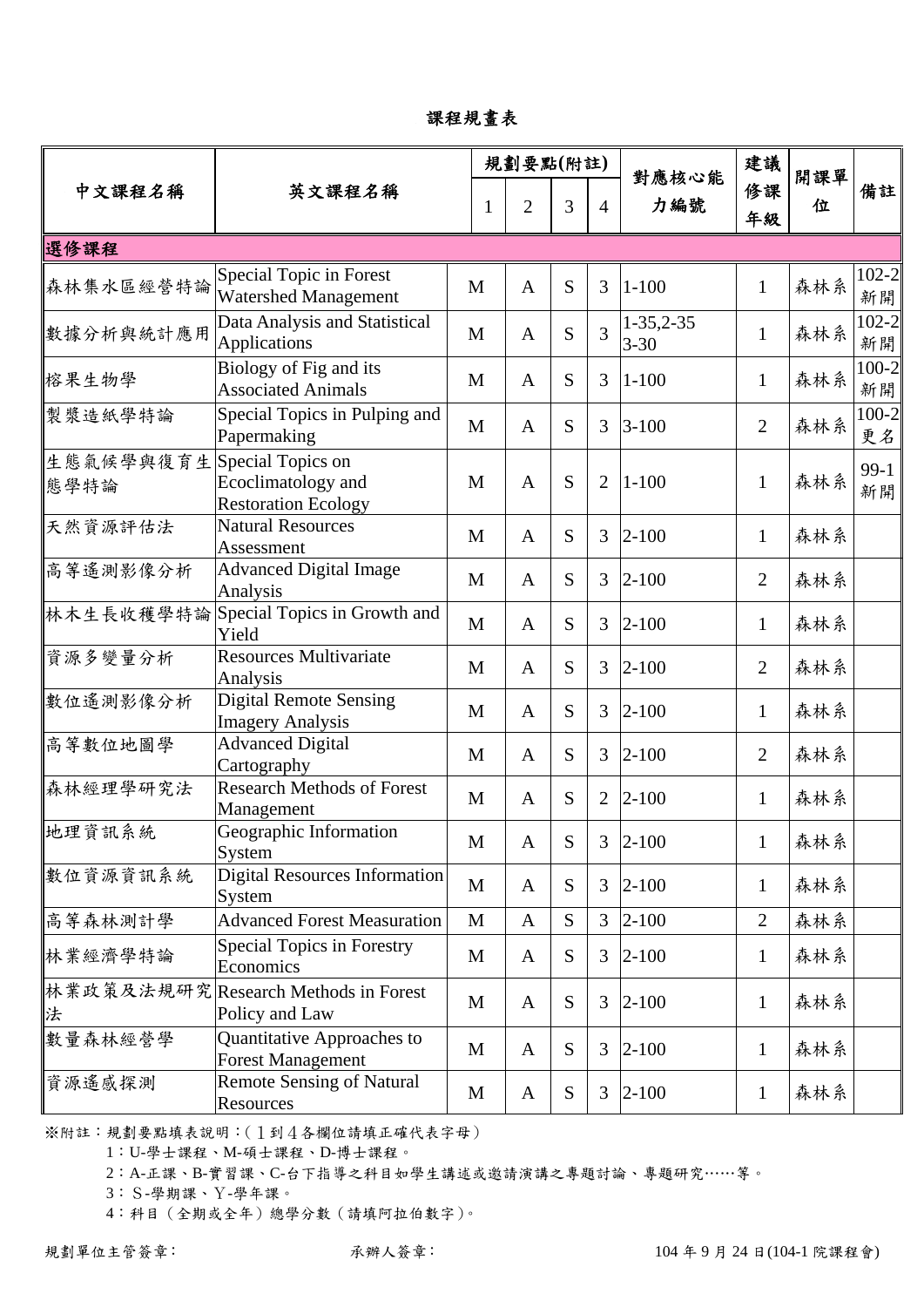|                             | 掃瞄式電顯林學應用 Application of Electronic<br>Microscopy in Forestry      | M            | AB           | S         | $\overline{3}$ | $1 - 80, 2 - 20$ | $\mathbf{1}$   | 植病所 |
|-----------------------------|--------------------------------------------------------------------|--------------|--------------|-----------|----------------|------------------|----------------|-----|
| 技術<br>數值分類學                 | <b>Numerical Classification</b>                                    | M            | A            | S         | $\overline{3}$ | $1 - 100$        | $\mathbf{1}$   | 森林系 |
| 生化分類學                       | <b>Biochemical Classification</b>                                  |              |              | S         | $\overline{3}$ | $1 - 100$        |                |     |
|                             |                                                                    | M            | $\mathbf{A}$ |           |                |                  | $\mathbf{1}$   | 森林系 |
| 森林生態生理學                     | <b>Forest Ecophysiology</b>                                        | M            | $\mathbf{A}$ | S         | $\overline{3}$ | $1 - 100$        | $\overline{2}$ | 森林系 |
| 生態生理學專題實驗 Special Topics in | Eco-Physiological<br>Experiment                                    | M            | AB           | S         | 3              | $1 - 100$        | $\overline{2}$ | 森林系 |
|                             | 森林生態調查與分析 Methods of Forest Vegetation<br>Ecology                  | M            | $\mathbf{A}$ | S         | 3              | $1 - 80, 2 - 20$ | $\mathbf{1}$   | 森林系 |
| 現代育林問題                      | <b>Issues in Contemporary</b><br>Silviculture                      | M            | $\mathbf{A}$ | S         | $\overline{2}$ | $1 - 100$        | $\mathbf{1}$   | 森林系 |
| 森林美學特論                      | Special Topics in Forest<br><b>Esthetics</b>                       | M            | $\mathbf{A}$ | S         | 3              | $1 - 100$        | $\mathbf{1}$   | 森林系 |
| 森林防崩特論                      | Special Topics in Forest and<br><b>Land Slide Control</b>          | M            | $\mathbf{A}$ | S         | 3              | $1 - 100$        | $\mathbf{1}$   | 森林系 |
| 林木育種學特論                     | Special Topics in Forest Tree<br><b>Breeding</b>                   | M            | A            | S         | 3              | $1 - 100$        | $\mathbf{1}$   | 森林系 |
| 樹木學特論                       | Special Topics in Dendrology                                       | M            | $\mathbf{A}$ | S         | $\overline{3}$ | $1 - 100$        | $\overline{2}$ | 森林系 |
| 森林生態學特論                     | <b>Special Topics in Forest</b><br>Ecology                         | M            | $\mathbf{A}$ | S         | 3              | $1 - 100$        | $\mathbf{1}$   | 森林系 |
| 育林學特論                       | Special Topics in Silviculture                                     | M            | $\mathbf{A}$ | S         | 3              | $1 - 100$        | $\mathbf{1}$   | 森林系 |
| 林木遺傳學特論                     | <b>Special Topics in Forest</b><br>Genetics                        | M            | $\mathbf{A}$ | S         | 3              | $1 - 100$        | $\mathbf{1}$   | 森林系 |
| 林木遺傳參數估計                    | <b>Estimation of Genetics</b><br><b>Parameters in Forest Trees</b> | M            | AB           | S         | 3              | $1 - 100$        | $\overline{2}$ | 森林系 |
| 自然資源遺傳保育                    | Genetic Conservation of<br><b>Natural Resources</b>                | M            | $\mathbf{A}$ | S         | 3              | $1 - 100$        | $\mathbf{1}$   | 森林系 |
|                             | 林木遺傳育種研究法 Research Methods of Forest<br>Genetics and Breeding      | M            | $\mathsf{C}$ | S         | $\overline{2}$ | $1 - 100$        | $\mathbf{1}$   | 森林系 |
| 森林土壤學特論                     | Special Topics in Forest Soil<br>Science                           | M            | A            | S         | 3              | $1 - 100$        | $\mathbf{1}$   | 森林系 |
| 林木菌根研究                      | <b>Tree Mycorrhizal Research</b>                                   | $\mathbf M$  | $\mathbf{A}$ | S         | 3              | $1 - 100$        | $\overline{2}$ | 森林系 |
| 木材化學特論                      | Special Topics in Wood<br>Chemistry                                | M            | A            | S         | 3              | $3 - 100$        | $\mathbf{1}$   | 森林系 |
| 木材抽出物                       | <b>Wood Extractives</b>                                            | $\mathbf M$  | $\mathbf{A}$ | S         | 3              | $3 - 100$        | $\mathbf{1}$   | 森林系 |
| 纖維素化學                       | <b>Cellulose Chemistry</b>                                         | M            | $\mathbf{A}$ | S         | $\overline{3}$ | $3 - 100$        | $\mathbf{1}$   | 森林系 |
| 木材性質學特論                     | Special Topics in Wood<br>Properties                               | M            | A            | S         | 3              | $3 - 100$        | $\mathbf{1}$   | 森林系 |
| 紙張性質學特論                     | Special Topics in Paper<br>Properties                              | M            | A            | S         | 3              | $3 - 100$        | $\mathbf{1}$   | 森林系 |
| 木材加工學特論                     | Special Topics in Wood<br>Processing                               | M            | $\mathbf{A}$ | S         | 3              | $3 - 100$        | $\mathbf{1}$   | 森林系 |
| 木材利用學特論                     | Special Topics in Wood<br>Utilization                              | M            | A            | S         | 3              | $3 - 100$        | $\mathbf{1}$   | 森林系 |
| 木材膠合原理                      | Theory of Wood Adhesions                                           | $\mathbf{M}$ | $\mathbf{A}$ | ${\bf S}$ | 3              | $3 - 100$        | $\mathbf{1}$   | 森林系 |

1:U-學士課程、M-碩士課程、D-博士課程。

2:A-正課、B-實習課、C-台下指導之科目如學生講述或邀請演講之專題討論、專題研究……等。

3:S-學期課、Y-學年課。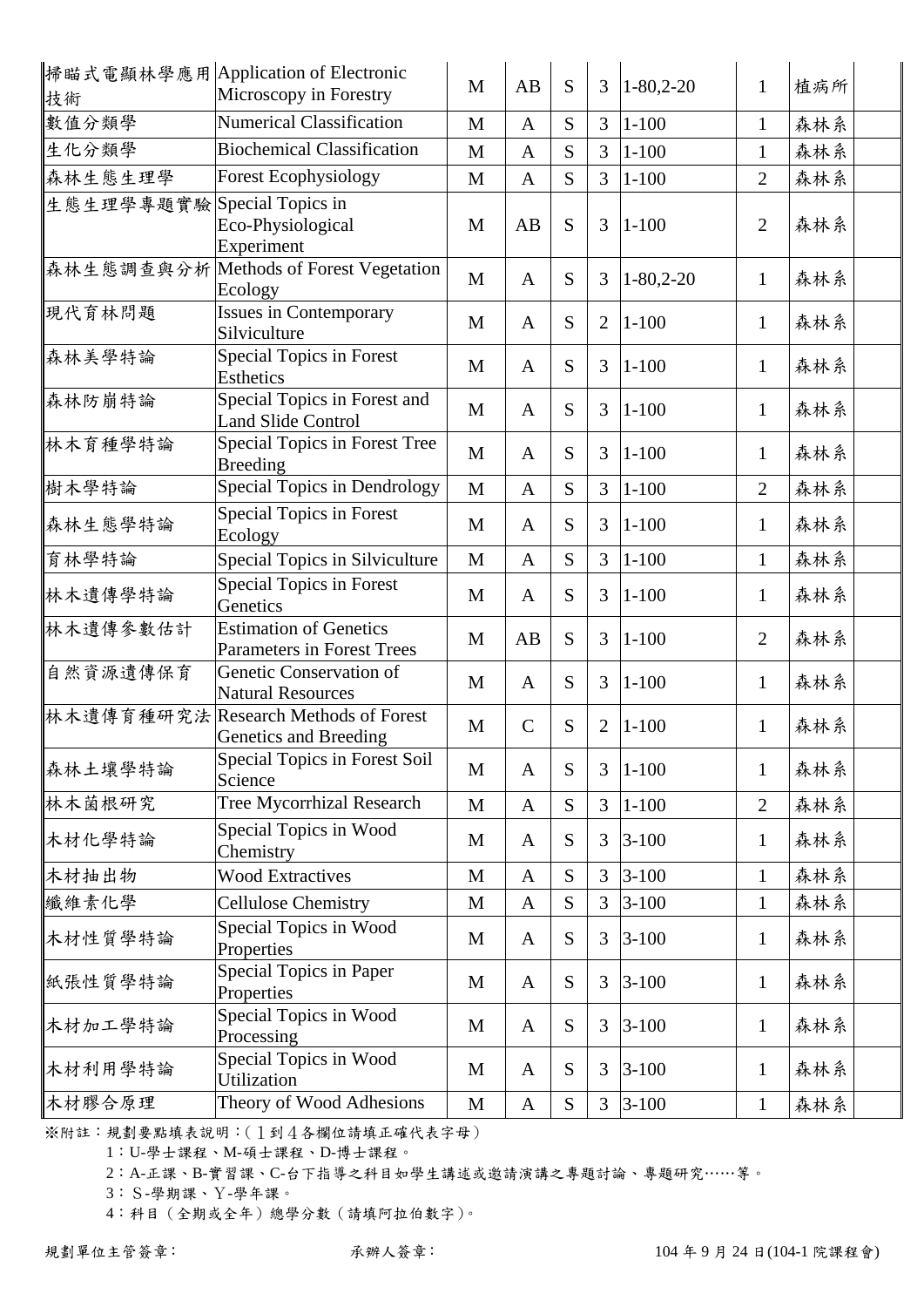| 生物質木材膠合劑                     | <b>Biomass Wood Adhesives</b>            | M            | A              | S           | 3              | $3-100$                     | $\mathbf{1}$   | 森林系 |                            |
|------------------------------|------------------------------------------|--------------|----------------|-------------|----------------|-----------------------------|----------------|-----|----------------------------|
| 木材膠合劑性能檢定 Testing Theory for |                                          |              |                |             |                | $3 - 100$                   |                |     |                            |
| 原理                           | Performance of Wood                      | M            | A              | S           | 3              |                             | $\mathbf{1}$   | 森林系 |                            |
|                              | <b>Adhesives</b>                         |              |                |             |                |                             |                |     |                            |
| 木質材料學特論                      | Special Topics in                        | M            | $\mathbf{A}$   | S           | 3              | $3 - 100$                   | $\mathbf{1}$   | 森林系 |                            |
|                              | <b>Wood-Based Materials</b>              |              |                |             |                |                             |                |     |                            |
| 樹脂化學                         | <b>Resin Chemistry</b>                   | M            | $\mathbf{A}$   | S           | 3              | $3 - 100$                   |                | 森林系 |                            |
| 改良木材學特論                      | Special Topics in Improved<br>Wood       | M            | $\mathbf{A}$   | S           | 3              | $3 - 100$                   |                | 森林系 |                            |
|                              | 生物質能源及化學利Special Topics on Biomass       |              |                |             |                | $3 - 100$                   |                |     |                            |
| 用特論                          | <b>Energy and Chemicals</b>              | M            | $\mathbf{A}$   | S           | 3              |                             | $\mathbf{1}$   | 森林系 |                            |
|                              | 再生性資源製造膠合 Adhesives from Renewable       |              |                |             |                | $3 - 100$                   |                |     |                            |
| 劑                            | Resources                                | M            | $\mathbf{A}$   | S           | 3              |                             | $\mathbf{1}$   | 森林系 |                            |
| 木材塗料學特論                      | Special Topics in Wood                   |              |                |             |                | $3 - 100$                   |                |     |                            |
|                              | Coatings                                 | M            | $\mathbf{A}$   | S           | 3              |                             | $\mathbf{1}$   | 森林系 |                            |
| 環境取樣學                        | <b>Environmental Sampling</b>            | M            | $\mathbf{A}$   | S           | $\mathfrak{Z}$ | $1-20,2-80$                 | $\mathbf{1}$   | 森林系 |                            |
| 木材改質及保存學特 Special Topics     | in<br><b>Wood</b>                        |              |                |             |                |                             |                |     | $104 - 1$                  |
|                              | <b>Modification and Preservation</b>     | M            | $\overline{A}$ | S           | $\overline{3}$ | $3 - 100$                   |                | 森林系 | 改名                         |
|                              | 高等教育教學實務 Teaching Practice in Higher     |              |                |             |                |                             |                |     | $104 - 1$                  |
| $(-)$                        | Education (I)                            | M            | $\overline{C}$ | S           | $\overline{0}$ | $1 - 25, 2 - 25, 3 - 50$  2 |                | 森林系 | $\frac{1}{2}$              |
|                              | 高等教育教學實務 Teaching Practice in Higher     |              |                |             |                |                             |                |     |                            |
|                              | Education $(\mathbb{I})$                 | M            | $\overline{C}$ | S           | $\overline{0}$ | $1 - 25, 2 - 25, 3 - 50$  2 |                | 森林系 | $104 - 1$<br>$\frac{1}{2}$ |
| $($ $\equiv$ $)$             |                                          |              |                |             |                |                             |                |     |                            |
|                              | 資源調查與測計文獻 Review of Literature in Forest | $\mathbf{M}$ | $\mathcal{C}$  | Y           | $\overline{2}$ | $2 - 100$                   | $\overline{2}$ | 森林系 |                            |
| 研讀                           | <b>Inventory and Mensuration</b>         |              |                |             |                |                             |                |     |                            |
|                              | 遙測及地理資訊文獻 Review of Literature in        |              |                |             |                |                             |                |     |                            |
| 研讀                           | Remote Sensing and                       | M            | $\mathcal{C}$  | Y           | $\overline{2}$ | $2 - 100$                   | $\overline{2}$ | 森林系 |                            |
|                              | Geographical Information<br>Science      |              |                |             |                |                             |                |     |                            |
|                              | 森林植物分類文獻研 Review of Literature in        |              |                |             |                |                             |                |     |                            |
|                              | <b>Taxnomy of Forest Plants</b>          | M            | $\mathsf{C}$   | $\mathbf Y$ | $\mathbf{2}$   | $1 - 100$                   | $\mathbf{2}$   | 森林系 |                            |
| 讀                            | 森林生態森林文獻研Review of Literature in Forest  |              |                |             |                |                             |                |     |                            |
|                              | Ecology                                  | M            | $\mathcal{C}$  | Y           | $\overline{2}$ | $1 - 100$                   | $\overline{2}$ | 森林系 |                            |
| 讀                            |                                          |              |                |             |                |                             |                |     |                            |
| 育林文獻研讀                       | Review of Literature in<br>Silviculture  | M            | $\mathcal{C}$  | Y           | $\overline{2}$ | $1 - 100$                   | $\overline{2}$ | 森林系 |                            |
| 森林文獻研讀                       | Review of Literature in                  |              |                |             |                |                             |                |     |                            |
|                              | Forestry                                 | M            | $\mathcal{C}$  | Y           | $\overline{2}$ | $1 - 100$                   | $\overline{2}$ | 森林系 |                            |
| 造紙文獻研讀                       | Review of Literature in Paper            |              |                |             |                |                             |                |     |                            |
|                              | Making                                   | $\mathbf M$  | $\mathbf C$    | $\mathbf Y$ | $\overline{2}$ | $3 - 100$                   | $\overline{2}$ | 森林系 |                            |
| 木質材料文獻研讀                     | Review of Literature in                  |              |                |             |                |                             |                |     |                            |
|                              | <b>Wood-Based Materials</b>              | M            | $\mathcal{C}$  | Y           | $\overline{2}$ | $3 - 100$                   | $\overline{2}$ | 森林系 |                            |
|                              | 木材乾燥與鑑別文獻 Review of Literature in Wood   |              |                |             |                |                             |                |     |                            |
| 研讀                           | Drying and Identification                | M            | $\mathcal{C}$  | Y           | 2              | $3 - 100$                   | $\overline{2}$ | 森林系 |                            |
|                              | 再生性資源與膠合劑 Review of Literature in        |              |                |             |                |                             |                |     |                            |
| 文獻研讀                         | <b>Biocomposites and Adhesives</b>       | $\mathbf{M}$ | $\mathcal{C}$  | Y           | $\overline{2}$ | $3 - 100$                   | $\overline{2}$ | 森林系 |                            |
|                              | 家具製造與木材塗裝 Review of Literature in        | M            | $\mathbf C$    | $\mathbf Y$ | $\overline{2}$ | $3 - 100$                   | $\overline{2}$ | 森林系 |                            |

1:U-學士課程、M-碩士課程、D-博士課程。

2:A-正課、B-實習課、C-台下指導之科目如學生講述或邀請演講之專題討論、專題研究……等。

3:S-學期課、Y-學年課。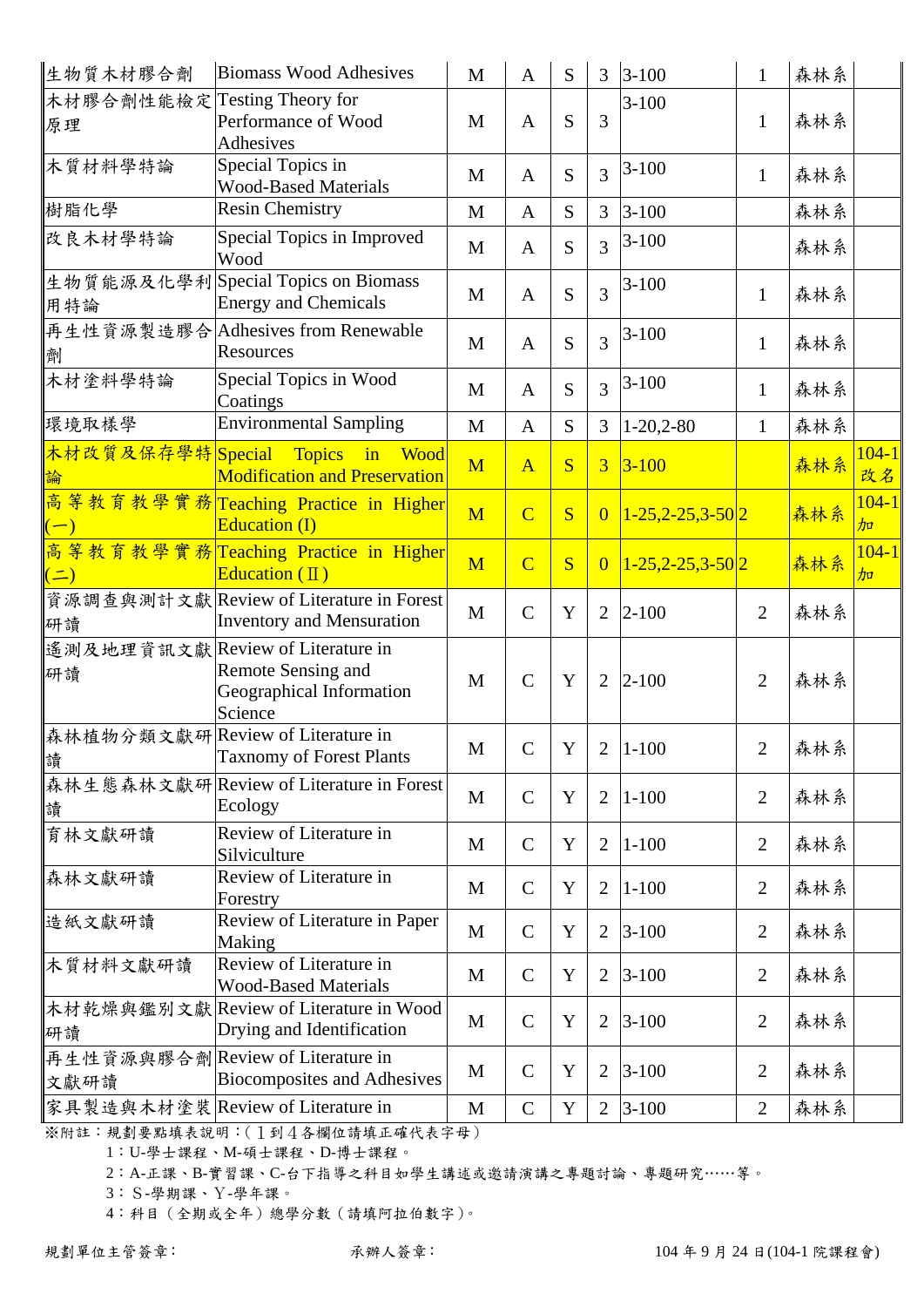| 文獻研讀                            | Furniture Making and Wood<br>Finishing                                                 |              |               |   |                |            |                |     |              |
|---------------------------------|----------------------------------------------------------------------------------------|--------------|---------------|---|----------------|------------|----------------|-----|--------------|
| 林產文獻研讀                          | Review of Literature in Forest<br>Products                                             | $\mathbf{M}$ | $\mathbf C$   | Y | $\overline{2}$ | $3 - 100$  | $\overline{2}$ | 森林系 |              |
| 森林化學文獻研讀                        | Review of Literature in Tree<br>Chemistry                                              | M            | $\mathcal{C}$ | Y | $\overline{2}$ | $3-100$    | $\overline{2}$ | 森林系 |              |
| 森林水化學與養分循<br>環文獻研讀              | Review of Literature in Water<br><b>Chemistry and Nutrient</b><br>Cycling in Forest    | M            | $\mathcal{C}$ | Y | $\overline{2}$ | $1 - 100$  | $\overline{2}$ | 森林系 |              |
| 生質能源文獻研讀                        | Review of Literature in<br><b>Biomass Energy</b>                                       | M            | $\mathcal{C}$ | Y | 2              | $3 - 100$  | $\overline{2}$ | 森林系 |              |
| 森林遊樂文獻研讀                        | <b>Review of Literature in Forest</b><br>Recreation                                    | M            | $\mathcal{C}$ | Y | $\overline{2}$ | $2 - 100$  | $\overline{2}$ | 森林系 | $97-1$<br>新開 |
| 林產產業分析與營運<br>評估                 | Analysis and Operation<br><b>Evaluation of Forest Products</b><br>Industry             | M            | $\mathbf{A}$  | S | 3              | $3 - 100$  | $\mathbf{1}$   | 森林系 |              |
| 木材比較解剖學                         | Comparative Wood Anatomy                                                               | M            | $\mathbf{A}$  | S | 3              | $1 - 100$  | $\mathbf{1}$   | 森林系 |              |
| 支序學                             | Cladistics                                                                             | M            | $\mathbf{A}$  | S | 3              | $1 - 100$  | $\mathbf{1}$   | 森林系 |              |
| 植物拉丁文                           | <b>Botanical Latin</b>                                                                 | $\mathbf{M}$ | $\mathbf{A}$  | S | $\overline{3}$ | $1 - 100$  | $\mathbf{1}$   | 森林系 |              |
| 質化學                             | 森林生態系的生物地 Biogeochemistry in Forest<br>Ecosystem                                       | M            | $\mathbf{A}$  | S | $\overline{2}$ | $1 - 100$  | $\mathbf{1}$   | 森林系 |              |
| 生態系經營學                          | <b>Ecosystem Management</b>                                                            | $\mathbf M$  | $\mathbf{A}$  | S | $\overline{2}$ | $1 - 100$  | $\overline{2}$ | 森林系 |              |
| 野生動物棲息地經營                       | Wildlife Habitat Management                                                            | M            | $\mathbf{A}$  | S | 3              | $1 - 100$  | $\mathbf{1}$   | 森林系 |              |
| 自然資源規劃                          | <b>Natural Resources Planning</b>                                                      | M            | $\mathbf{A}$  | S | $\overline{3}$ | $1 - 100$  | $\mathbf{1}$   | 森林系 |              |
| 衝突管理與危機處理                       | <b>Conflict Management and</b><br>Crisis Treatment                                     | M            | $\mathbf{A}$  | S | $\overline{2}$ | $2 - 100$  | $\mathbf{1}$   | 森林系 |              |
| 氣候變遷對策                          | <b>Climate Change Policy</b>                                                           | $\mathbf{M}$ | $\mathbf{A}$  | S | $\overline{2}$ | $ 2 - 100$ | $\mathbf{1}$   | 森林系 |              |
| 生態模式學                           | <b>Ecological Modeling</b>                                                             | $\mathbf{M}$ | $\mathbf{A}$  | S | $\overline{2}$ | $2 - 100$  | $\overline{2}$ | 森林系 |              |
| 植物多酚成份                          | Plant Polyphenol                                                                       | $\mathbf{M}$ | $\mathbf{A}$  | S | $\overline{2}$ | $3 - 100$  | $\overline{2}$ | 森林系 |              |
| 森林化學儀器分析                        | Instrumental Analysis of<br><b>Forestry Chemistry</b>                                  | M            | $\mathbf{A}$  | S | 3              | $3 - 100$  | $\mathbf{1}$   | 森林系 |              |
| 林木代謝產物生物活<br>性研究法               | <b>Methods in Bioactivities</b><br>Analysis of Metabolites from<br><b>Woody Plants</b> | M            | A             | S | $\overline{2}$ | $3 - 100$  | $\overline{2}$ | 森林系 |              |
| 濱水區經營                           | <b>Riparian Management</b>                                                             | M            | $\mathbf{A}$  | S | $\overline{2}$ | $2 - 100$  | $\mathbf{1}$   | 森林系 |              |
| 植物代謝體學                          | <b>Plant Metabonomics</b>                                                              | $\mathbf M$  | $\mathbf{A}$  | S | $\mathbf{2}$   | $3 - 100$  | $\overline{2}$ | 森林系 |              |
| 植物代謝體學分析技 Methods in Plant<br>術 | Metabonomics                                                                           | M            | B             | S | $\overline{2}$ | $3 - 100$  | $\overline{2}$ | 森林系 |              |
| 植物生物反應器                         | <b>Plant Bioreactor</b>                                                                | M            | AB            | S | $\overline{2}$ | $3 - 100$  | $\mathfrak{2}$ | 森林系 |              |
| 木材物理學特論                         | Special Topics in Wood<br>Physics                                                      | M            | A             | S | $\overline{2}$ | $3 - 100$  | $\mathbf{1}$   | 森林系 |              |
| 生質物氣化程序                         | <b>Biomass Gasification Process</b>                                                    | $\mathbf{M}$ | $\mathbf{A}$  | S | 3              | $3 - 100$  | $\mathbf{1}$   | 森林系 |              |
| 生質物精煉程序                         | <b>Biomass Refinery Process</b>                                                        | M            | A             | S | $\overline{3}$ | $3 - 100$  | $\mathbf{1}$   | 森林系 | $97-1$<br>新開 |

1:U-學士課程、M-碩士課程、D-博士課程。

2:A-正課、B-實習課、C-台下指導之科目如學生講述或邀請演講之專題討論、專題研究……等。

3:S-學期課、Y-學年課。